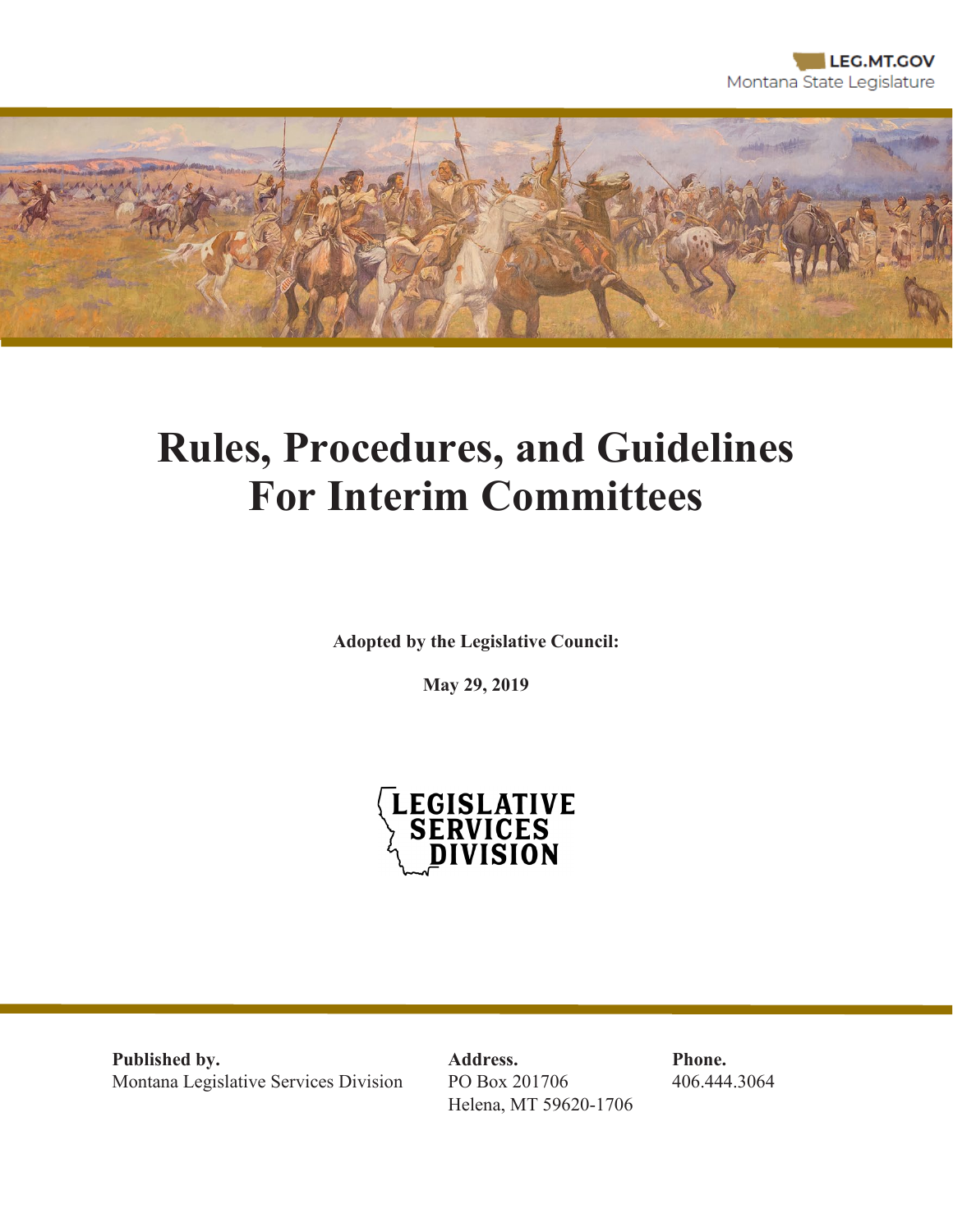#### **Preamble**:

Legislative committees operating during the interim between regular legislative sessions constructively and collectively address and resolve critical public policy issues for Montanans. It is the general policy of the Legislature that interim committees reach general agreement on any issue that requires a committee decision. If general agreement cannot be reached, the presiding officer may call for a vote of the members.

#### **I. QUORUMS/PARLIAMENTARY PROCEDURES**

A. Meetings of legislative interim committees (committees) are held in the State Capitol unless otherwise designated by the presiding officer.

B. Notice of regular meetings must be given to the members and the public a minimum of 10 days prior to each meeting.

C. Public notice includes posting to the Legislative Branch website the time, location, and agenda of meetings, disseminating the material to news media, committee members, and interested persons. Staff of the Legislative Services Division (LSD) shall maintain an updated mailing list of persons stating an interest in each committee's activities. Anyone who requests to be included on the mailing list must be included. If practical and feasible, notice may also be given by U.S. mail, e-mail, fax, or other means.

D. A special meeting may be scheduled by a majority of members at any meeting or may be called, with at least 24-hour notice to the members, by the presiding officer or a majority of a committee. A special meeting may not include agenda items that require a public hearing.

E. Meetings of committees and subcommittees must be conducted under the established rules of the Montana Senate as to quorums and parliamentary procedure.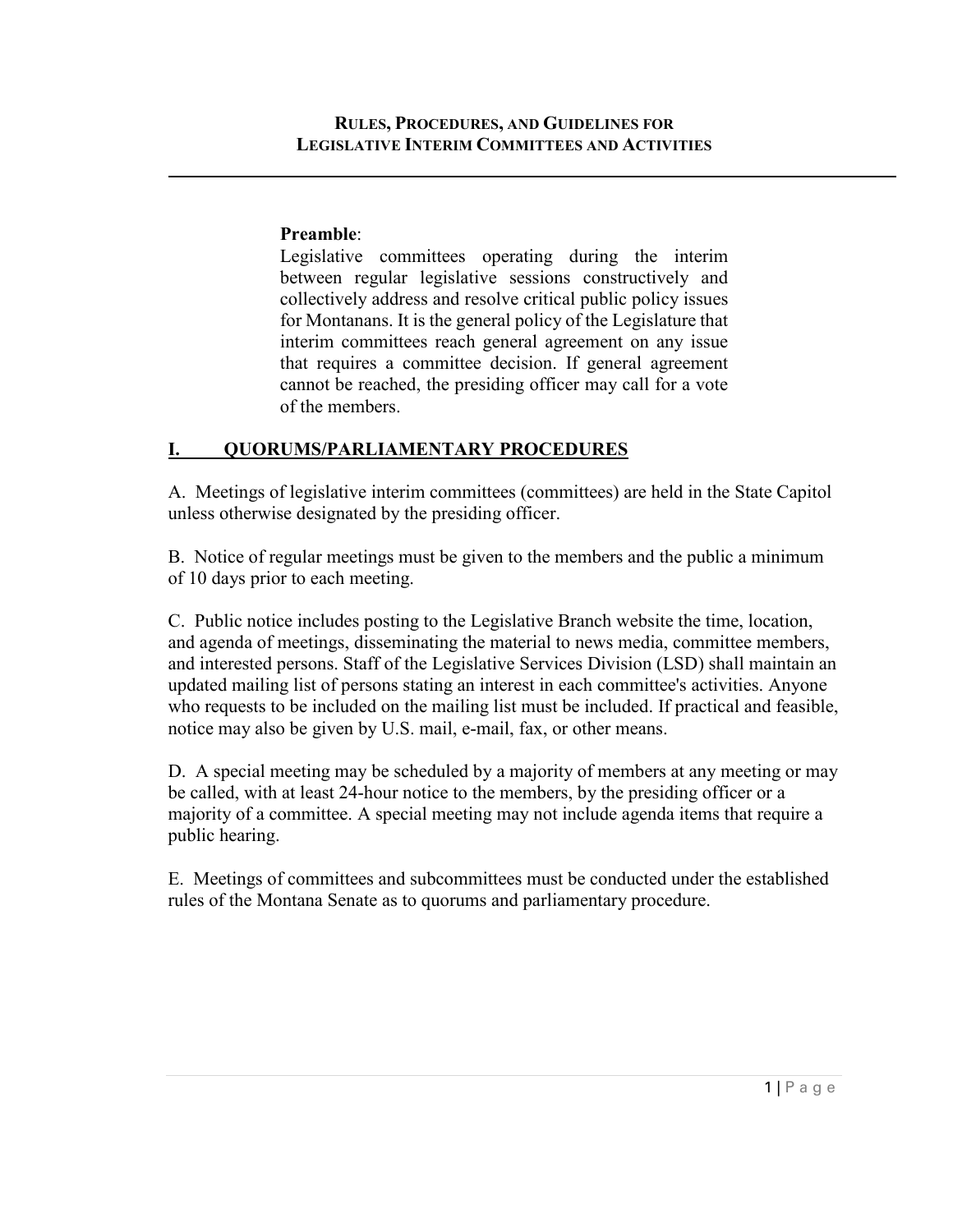## **II. PUBLIC PARTICIPATION GUIDELINES**

A. Interim committee members review and assess the development and implementation of public policy. Public comment is required and assists committees in their policy role.

B. Each committee is committed to providing an opportunity for effective public involvement in public policy development and review.

C. (1) Except as provided in subsection (2) and in accordance with subsection (3), public comment must be accepted on agenda items. Public comment may be taken in person or through written communication.

(2) Public comment is not accepted over the phone or via teleconferencing.

(3) Public comment provided in person to the committee is a public record that is videotaped, archived, and available on the website. Public comment submitted in writing at a committee meeting is a public record that will be posted to the legislative website as part of the minutes log for the committee meeting.

D. To manage the committee's time and agenda, the presiding officer of a committee may limit individual public comment in a manner that allows equal and fair opportunity for public comment.

E. Submission of written comments is encouraged. Written comments are accepted at any time through electronic or regular correspondence and will be copied to all committee members and entered into the record.

F. Common courtesy is required.

G. The presiding officer has the discretion to recess committee meetings whenever considered appropriate.

H. Recording or videotaping of committee meetings is permissible in a manner that does not disrupt the meeting.

# **III. ELECTION OF OFFICERS**

A. Nominations for the presiding officer and vice-presiding officer of a committee must be made during the first meeting of the committee after appointments of new members. The presiding officer and the vice-presiding officer may not be of the same political party.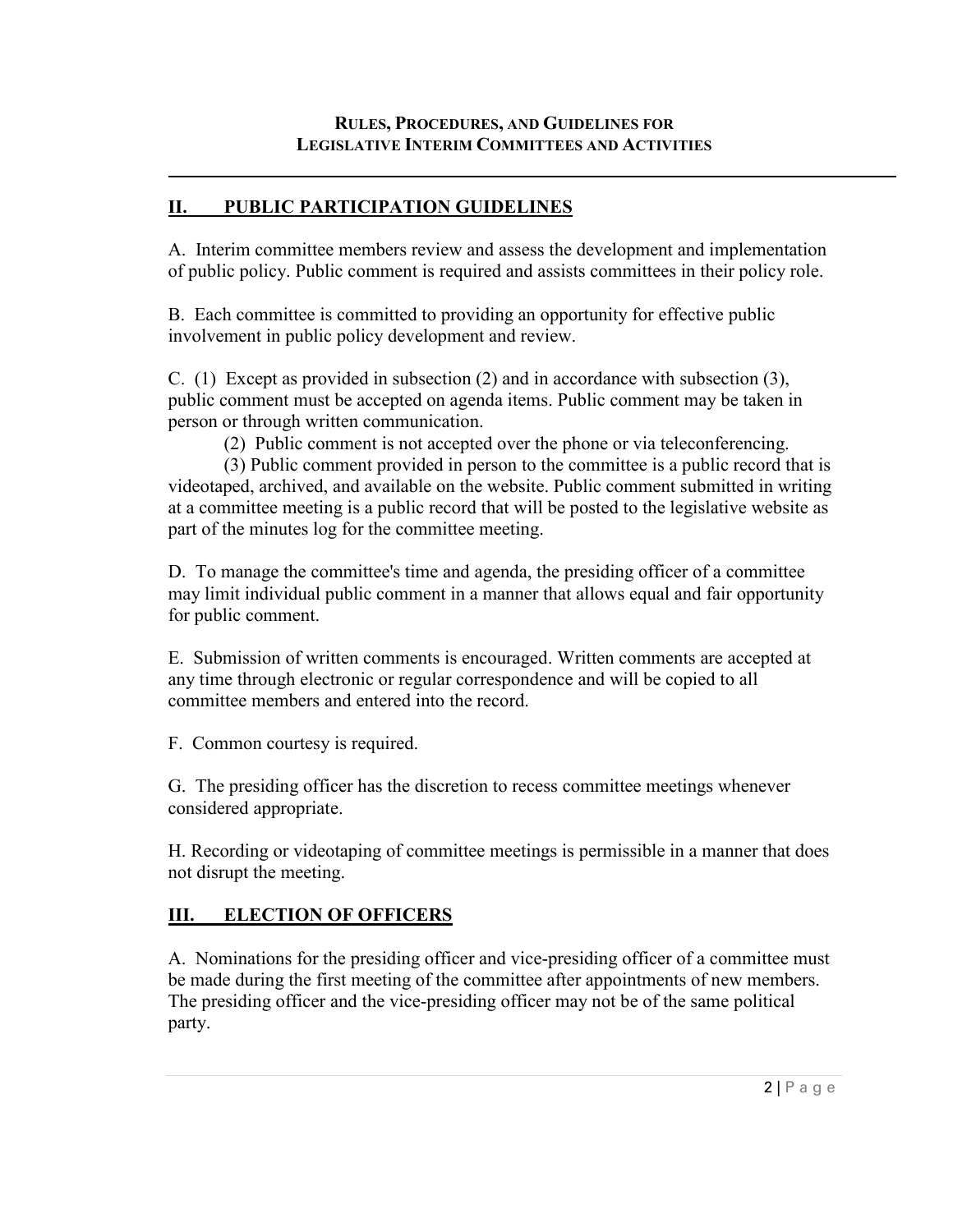B. To be elected, a candidate shall obtain a majority vote or a majority vote in accordance with Section IV(B).

C. Members shall vote for the presiding officer and vice-presiding officer by voice vote or a roll call vote.

# **IV. VOTING AND PROXY VOTES**

A. Proxies are discouraged. For the exercise of a proxy to be valid, the deputized member shall hold a written proxy from the absent member.

B. For the 2019-2020 interim, if additional members were appointed to an interim committee and it does not include equal representation from the two chambers, the members from each chamber are recommended to vote separately. A majority of each chamber's committee members must agree before any action may be taken, unless otherwise determined by the interim committee in the adoption of their interim committee procedures.

## **V. APPOINTMENTS**

The presiding officer, in consultation with the vice-presiding officer, may appoint a member as the presiding officer of a subcommittee, a member of a subcommittee, and as necessary, nonlegislative members of special committees.

## **VI. SUBCOMMITTEES**

A. The presiding officer, in consultation with the vice-presiding officer, may establish temporary or standing subcommittees of the interim committee to make investigations or perform other functions as may be delegated by the committee.

B. The presiding officer of a subcommittee shall work closely with the committee staff in determining research priorities within the topic areas assigned to the subcommittee. Significant conflicts between committee research and subcommittee research responsibilities may be referred to the presiding officer for resolution.

C. The presiding officer of a subcommittee shall make, on behalf of the subcommittee, periodic reports and recommendations to the committee.

D. Any recommendation of a subcommittee is a recommendation to the full committee only. Only the full committee takes action to implement a recommendation, which should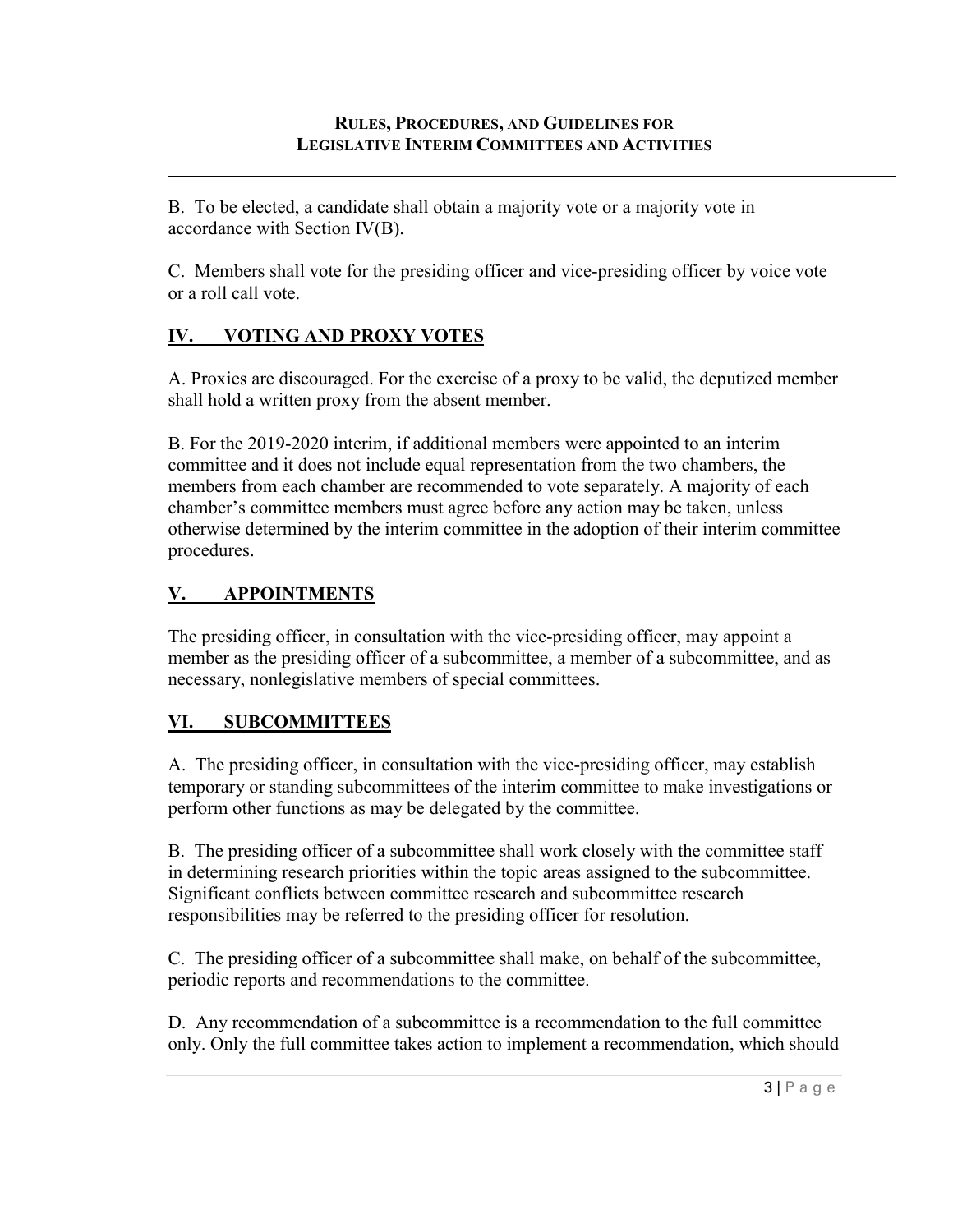be based on clearly stated findings and recommendations that are formally adopted by the full committee.

# **VII. STAFF RESEARCH**

A. The Executive Director of the LSD is responsible for managing the staff's workload under guidelines established by the Legislative Council.

B. Committee staff assist individual committee members on requests by compiling and analyzing material relating to the committee's statutory responsibilities.

C. By the conclusion of the second regular meeting following appointment of new members, the committee shall establish a work plan for the biennium.

D. Priority is given to research relating to the committee's primary study topics as identified in the approved committee work plan.

E. A request from an individual member for research not included in the work plan may not interfere with research required by the plan. Staff work to respond to a research request not included in the work plan may not exceed 16 hours without approval of the presiding officer and vice-presiding officer.

F. The limitation on conducting research does not apply to bill drafting services during and immediately preceding a legislative session.

## **VIII. REVIEW COMMITTEE**

The presiding officer, vice-presiding officer, and subcommittee presiding officer, if any, shall serve as a review committee for any publication required by statute.

# **IX. TRAVEL AND EXPENSE REIMBURSEMENT**

A. The presiding officer is responsible for authorizing out-of-state travel by committee members that will result in a request for reimbursement from the committee's budget.

B. Committee members shall receive salary and be reimbursed for meals, lodging, mileage, and miscellaneous expenses as provided by law and the travel policy established by the Legislative Council.

C. Overnight lodging is allowed when a legislator would be required to leave home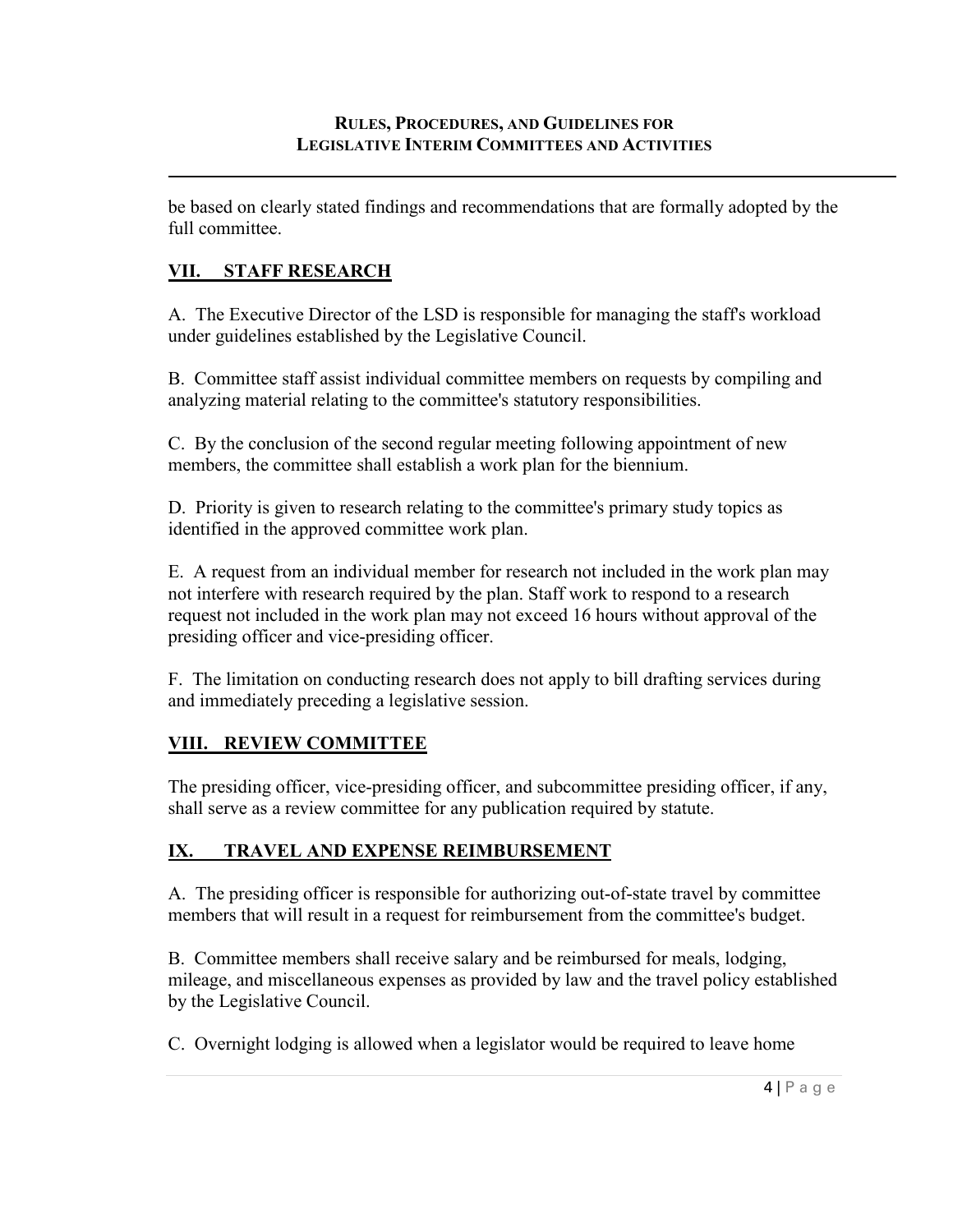#### **RULES, PROCEDURES, AND GUIDELINES FOR LEGISLATIVE INTERIM COMMITTEES AND ACTIVITIES**

earlier than 6:30 a.m. or arrive home later than 6:30 p.m. to have attended the full meeting or have conducted all of the legislative business authorized. To compute whether this is required, an average travel speed (overall including incidental stops) of 50 miles an hour is used. The one-half hour immediately preceding and immediately following a meeting or legislative activity is an in-town travel shift and considered to be part of the total meeting schedule for the purposes of the reasonableness computation.

D. A member is considered necessarily away from home on the day of a meeting or other authorized legislative activity and on any other day when travel is required.

E. Subject to statute, a meal falling within reasonable travel times may be claimed. Special circumstances are considered in determining reasonableness. Such circumstances may include inclement weather, a legislator's health, variables related to flying instead of driving, and schedule conflicts which require a member to choose a more expensive mode of travel in order to participate in the legislative activity. Special circumstances should be clearly presented on the claim form.

#### **X. MINUTES OF INTERIM COMMITTEE MEETINGS**

A. The digital recordings of interim committee meetings are the official minutes of interim committee meetings.

B. In conjunction with the digital minutes, staff will prepare an annotated log as an index and time stamp to the digital record. The log will:

(1) indicate at what points during the meeting the various agenda items are found in the digital record;

(2) identify each speaker and detail each motion and vote;

(3) describe the topic of discussion, including identification of critical discussion or questions between committee members and witnesses, staff, and each other; and

(4) establish links on the website to documents discussed by or presented to an interim committee.

C. If a committee tours or travels outside a meeting room setting, the minutes will identify the location of the tour or travel, and committee and staff attendance.

#### **XI. REQUESTS FOR MATERIAL**

A. Right to Know Policy:

(1) Records subject to constitutional individual privacy protection are protected from public review or scrutiny.

(2) All other records are subject to right to know provisions of the Constitution.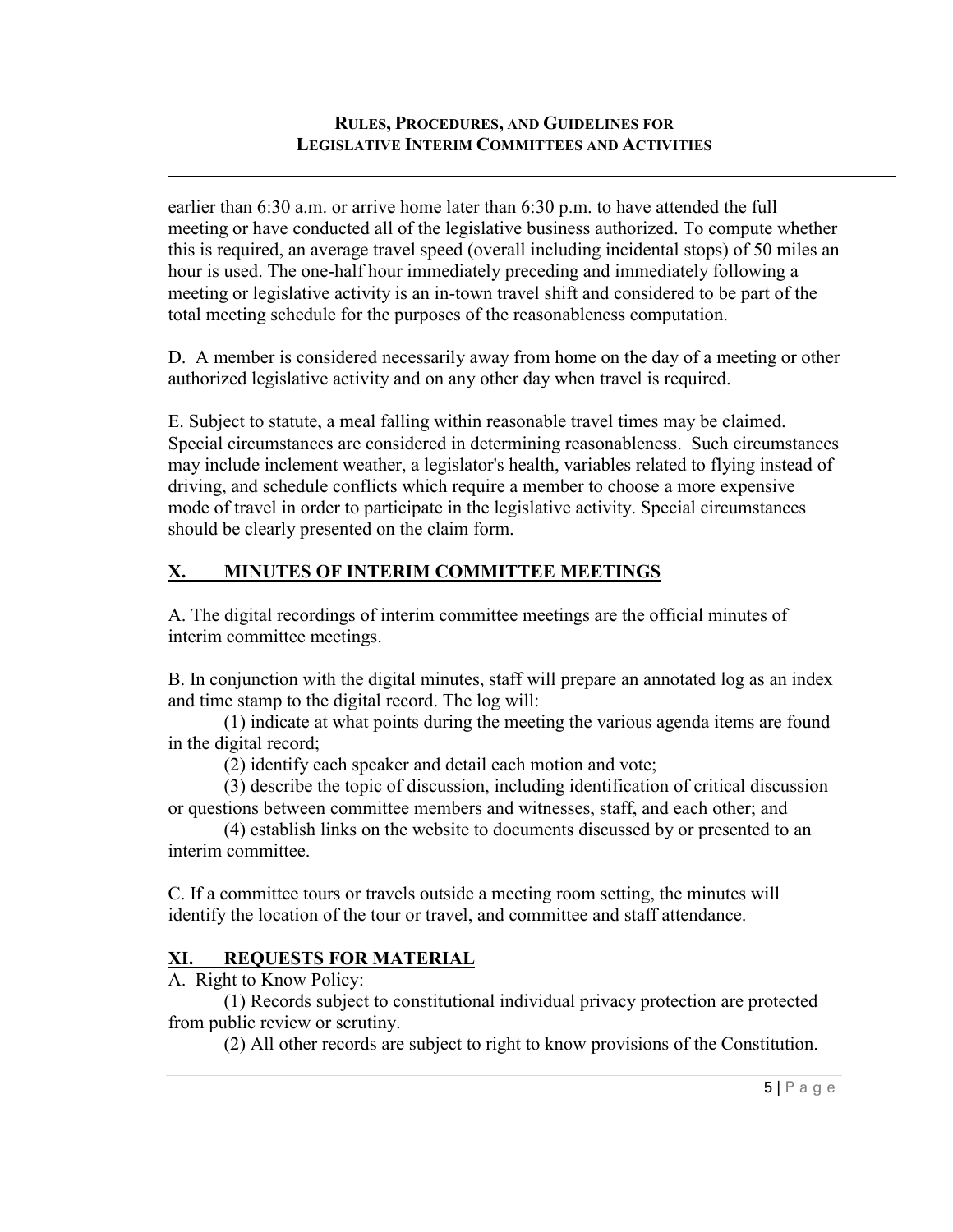(3) It is necessary for the staff to protect records from theft, loss, defacement, or alteration and to prevent undue interference with the discharge of committee functions.

B. The following procedures apply to records that are available for public inspection and copying:

(1) Committee records are available for inspection and copying upon request by any person during regular office hours of the LSD.

(2) The request may be oral or in writing to the Executive Director of the LSD and must reasonably identify the record wanted.

(3) The records may be inspected in appropriate accommodations within the State Capitol as identified by the Executive Director.

(4) Copies of material will be made and distributed at a cost-reimbursable rate. Requests for copying that involve excessive staff time may be referred to the Executive Director. The person making a request may be required to copy the records in the offices of the Legislative Services Division.

C. The following records are not available for public inspection and copying:

(1) Personnel records, except general employment information, such as dates and duration of employment, title of position, and salary.

(2) Prior to bid opening, information that would give advantage to any person bidding on services or other contracts sought by the committee.

(3) Material prepared in anticipation of litigation that would not be available to a party in litigation with the committee under the Montana Rules of Civil Procedure on pretrial discovery.

(4) Prior to any testing period, materials used to test job applicants if disclosure would compromise the fairness or objectivity of the testing process.

(5) Proprietary information, including computer programs, which is entrusted to the committee under exclusive contract.

(6) Any other information that the Executive Director of the LSD determines to be not available because the demands of individual privacy clearly exceed the merits of public disclosure.

## **XII. EQUIPMENT**

Legislative Services Division equipment, including but not limited to telephones, computers, software, and copying and fax machines, is primarily for the use of LSD staff and may be made available to committee members for committee business. Use of LSD equipment at any time may not interfere with the staff's need for and use of the equipment. Any use of LSD equipment must be for legislative business only.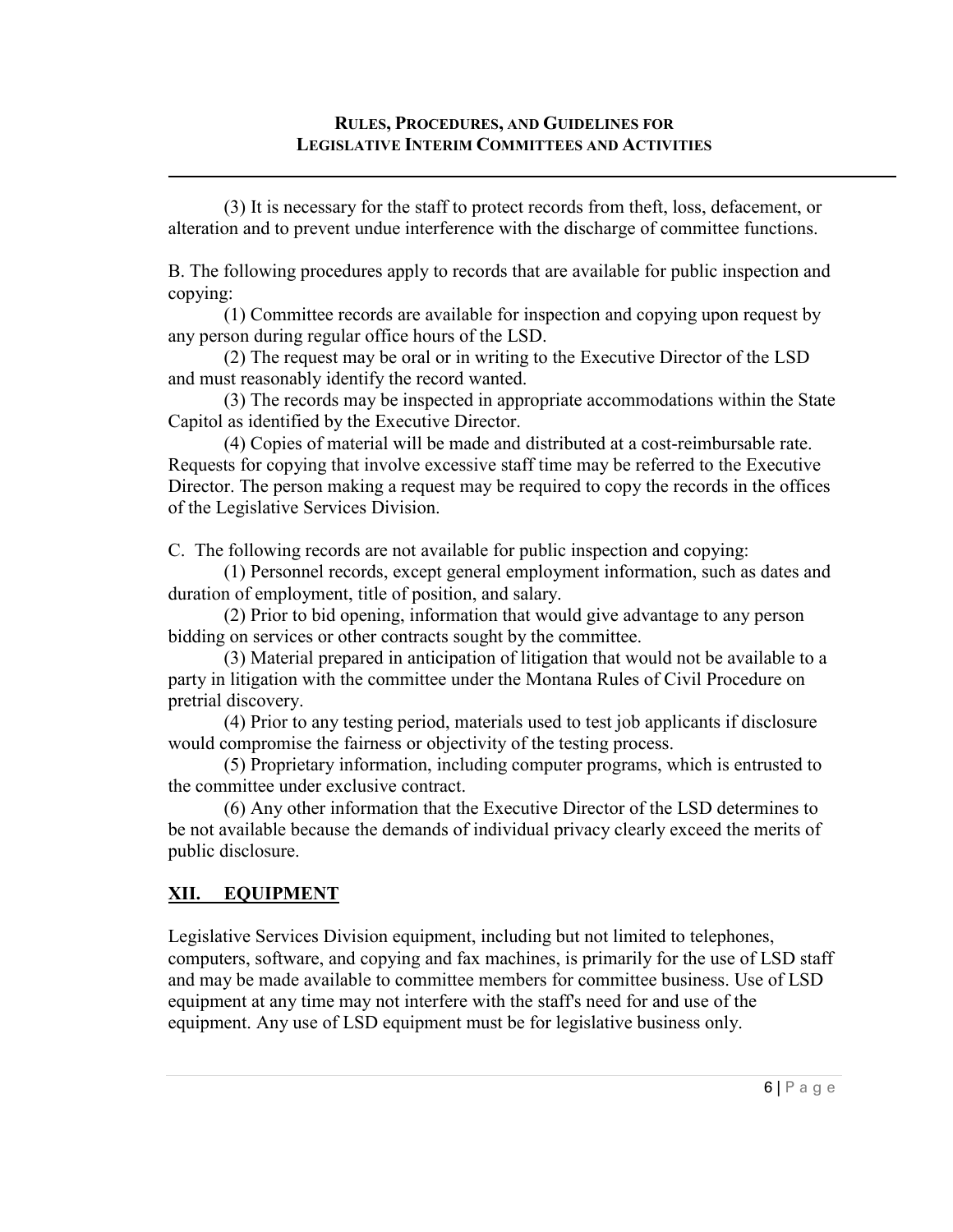#### **XIII. COMPLETION OF INTERIM COMMITTEE WORK**

A. September 15 prior to a regular legislative session is the guideline date for completing interim committee work.

B. Completing interim committee work means that the committee:

(1) adopts findings, conclusions, and recommendations, if any, with respect to an interim study assigned to it by bill, by the Legislative Council, or under its own authority;

(2) if a final report is prepared, approves a draft of the report, as prepared by the committee's staff;

(3) approves for introduction in the next legislative session all draft legislation that is prepared by the committee's staff on behalf of the committee in executing its duties under 5-5-215(2), MCA;

(4) assigns a member of the committee, preferably an unopposed or holdover legislator, as the sponsor of legislation described in XIII(B)(3), above. An interim committee may assign a member who is up for election to sponsor the legislation upon reelection to the body or, in special circumstances and with the consent of the legislator requested, may request a legislator who is not a member of the committee to sponsor committee legislation;

(5) submits for LSD drafting purposes any request for legislation made on behalf of an entity described in and for which the committee has monitoring responsibility under 5-5-215(1)(c), MCA.

(6) completes all other duties and responsibilities assigned to a committee under Title 5, chapter 5, MCA, or elsewhere in the MCA, unless another date is specifically provided by law or in case of exigency.

## **XIV. COMMITTEE REVIEW OF AGENCY-PROPOSED LEGISLATION**

A. Mid-April through mid-June of each even-numbered year is the guideline for receipt by interim committees of descriptions of legislation that may be requested by executive branch agencies or other entities. For agency-proposed legislation, the committees must follow the guidelines established in section  $XIII(B)(5)$ .

B. For the purposes of reviewing the descriptions of proposed legislation in anticipation of acting as the "requestor" of the legislation, the completed EPP form as required by the OBPP is the information to be submitted to interim committees. An entity not required to submit the EPP form shall submit equivalent information.